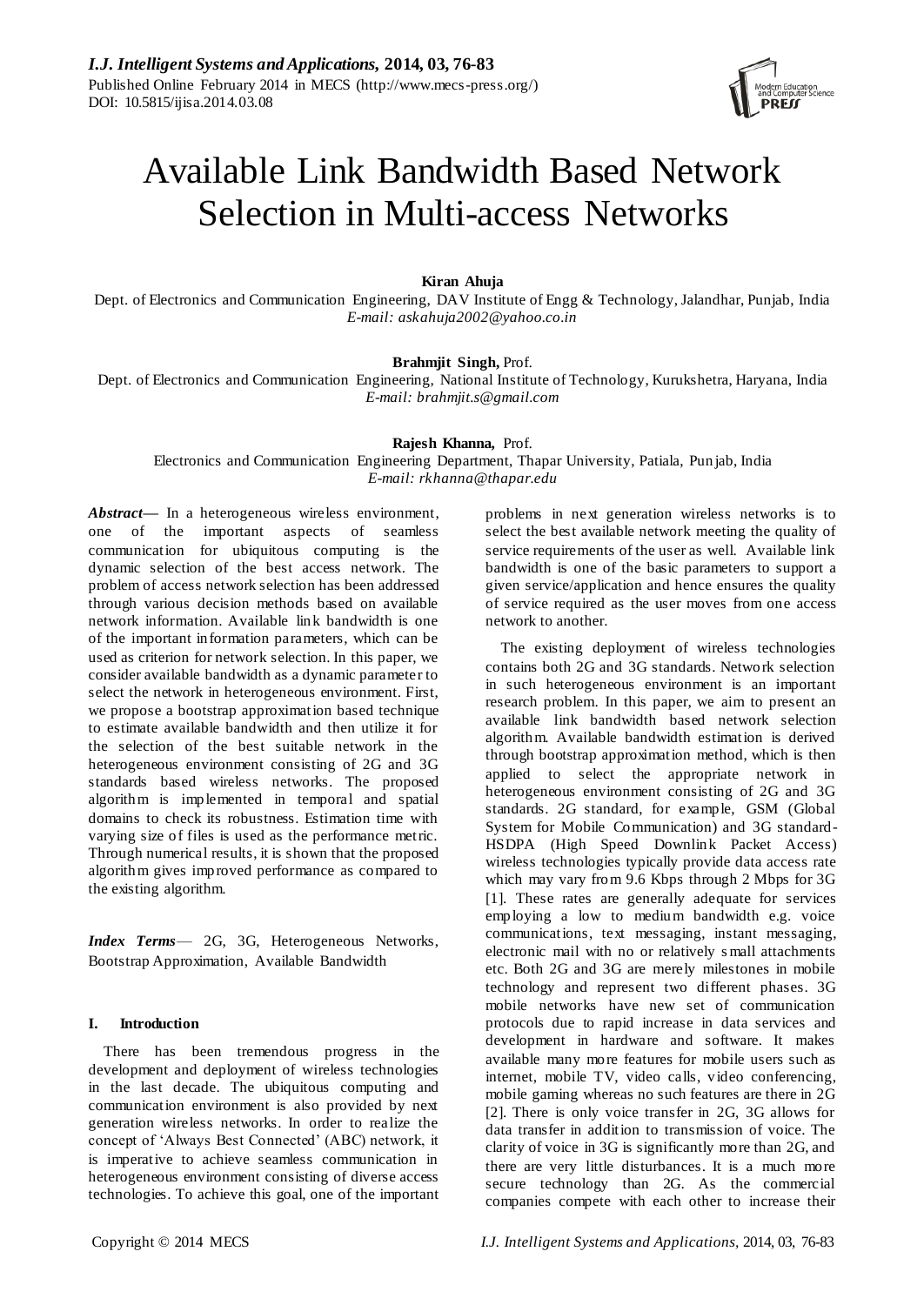market potential, so to save 2G customers and to bring a new 3G customers, there should be ways, to do that, the subscriber can move seamlessly from one cell to another cell covered by different networks, the customer actually will be unaware of underlying technology [3].

To access wireless network, the mobile terminal cannot dynamically select the best link due to the absence of network parameters, which may reduce the performance of the system. In this paper we propose an effective and efficient network selection scheme based on available link bandwidth estimation by using bootstrap approximation method based on the real time network state. Proposed algorithm allows mobile terminals to select the most appropriate network dynamically between 2G/3G as per requisition of the user. 2G and 3G networks both have similar properties to transfer of data over mobile networks but differ in terms of speed and architecture. So, the choice between 2G or 3G networks have significant role for multimedia services.

The rest of the paper is organized in this manner: Section II elaborates the related literature survey. Section III describes network selection algorithm under consideration. Experimental setup is discussed in section IV. Further describes the performance metrics used for network selection. Numerical results of performance metrics are discussed in Section V. Finally, results are concluded in Section VI.

### **II. Related Work**

Service continuity in heterogeneous wireless access technologies is a main issue. The challenge is to preserve continuous services while moving between these technologies. Appropriate selection of the network in heterogeneous environment is one of the main key. In this paper, we propose a network selection in heterogeneous environment based on available bandwidth estimation by using bootstrap approximation. When there are various types of probing techniques available for bandwidth estimation in literature [4-13]. An ideal probing tool provided accurate estimate of available bandwidth prior to sending data packets [4]. In the PATHON model there is no need to probe knowledge and management control over the network to provide an end to end measurement of available bandwidth. Further, it considers less traffic with least time for measurement [5]. The utilization of network connection is measured by using tri packets method defined in probing technique [6]. Packet pair probing technique is used by wireless network for bandwidth estimation while considering the capacity and the cross traffic variation of wireless link [7]. The probe gap model was designed for both one-hop and multi hop path, under the case of path persistent cross traffic. Further by adjusting the input-probing rate, bandwidth adaptive method was introduced [8].

An active probing tool was defined in [9], it was based on the concept of self-induced congestion, which run inside a real-time operating system and used denoising techniques to improve the measurement process. Path quick method was also designed for quick end to end available bandwidth estimation. In this quick estimation was achieved by using a probing packet train [10]. Another available bandwidth estimation scheme was designed in which bandwidth availability was expressed in terms of a service curve. In this estimation was based on a sequence of probing packets [11]. A probabilistic methodology was also designed to estimate available bandwidth under non busy assumption and it also considered distribution of output probe gap [12]. A one-way delay jitter based scheme was developed for available bandwidth estimation that quantified the captured traffic ratio and identified the relationship between probing rate and available bandwidth [13]. Above discussed techniques introduce high additional traffic to the network which increase overhead, reduce reliability and due to these the estimation process become slow.

An available bandwidth measurement method for video streaming was defined in [14], in which difference of packet send times and feedbacks receive times was considered for estimation. Available bandwidth under bursty arrivals of discrete cross-traffic packets was estimated by queuing-theoretic foundation approach of single-hop packet-train [15]. In Minimal backlogging method, the available bandwidth of a queuing system was estimated; in this probing packets were sent to the queuing system by the nominal backlogging method [16]. Reliable available bandwidth estimation method distinguishes queuing regions which resolved false estimations [17]. The lightweight probing method estimated available bandwidth using queuing analysis approach in which investigation on Squared Coefficient of Variation (SCV) of the inter-departure process was made with periodic probing stream [18]. Queuing model described the mechanis m for available bandwidth estimation using the output packet-pair dispersions [19]. One-way delay model was used to estimate available bandwidth in which proportional share of link capacity concept improved the measurement latency and accuracy [20]. The proposed algorithm in [21] selects network on the basis of available bandwidth estimation. It estimates the available link bandwidth on the basis of averaging of current sample only. Analysis revealed that proposed method effectively choose the suitable network for multimedia service by negotiating among available networks (i.e. WiMAX and 3G).

Current available bandwidth estimation methods have been proposed by different authors. However, the network scenarios and metrics used in the evaluations are limited and their analysis about the applicability of the tools in real network applications is absent. An additional issue is that these evaluations do not include the amount of experiments needed to provide statistically valid conclusions.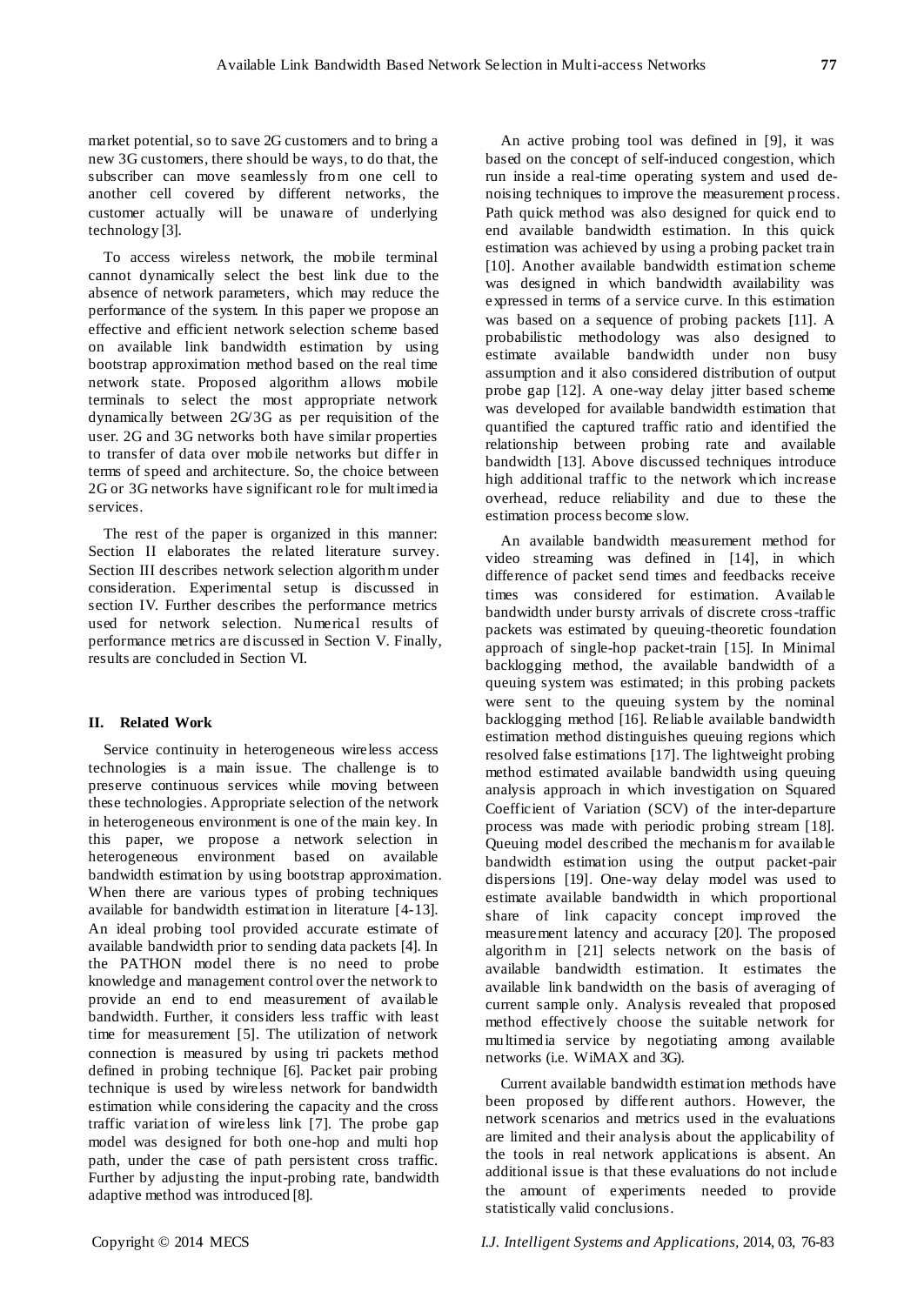While in this paper, we propose an algorithm for network selection in heterogeneous environment of 2G & 3G based on dynamic parameter i.e. available link bandwidth estimated by bootstrap approximation method to resolve the problem of network selection. Bootstrapping allows gathering many alternative versions of the single statistic that would ordinarily be calculated from one sample. So it is able to provide accurate and more reliable available link bandwidth estimation in comparison of existing techniques for network selection in wireless heterogeneous environment. The proposed network selection technique is described in following section.

#### **III. Proposed Network Selection Algorithm**

A novel network selection scheme is proposed in order to select the always best connected network in a given heterogeneous environment. The flow graph in Fig.1 represents always best connected network in heterogeneous environment for multimedia services. The logic of network selection based on available bandwidth estimation with bootstrap approximation method and received signal strength (RSS) technique. Number of available wireless networks is possible because the user have multimode mobile device. In this paper, we assume that multimode device can access 2G and 3G networks. The selection of access network depends upon the user inclination that means on the application presently running. For multimedia services the foremost requirement is bandwidth. Access network selection depends on the network having more available bandwidth.

**Step 1** Make sure presence of networks and then disconnect all available networks. Select one of the available networks and check its received signal strength. The performance of a wireless network connection depends partially on signal strength. The wireless signal strength in each direction determines the total amount of network bandwidth available along that connection. Received signal strength (RSS) is a measurement of the power present in a received radio signal. In general, the received signal rt at the time instant t can be expressed as [22]:

$$
rt = atst-\tau + vt. \tag{1}
$$

Here, s denotes the transmitted (pilot) signal waveforms, at is the radio link attenuation,  $\tau$  is the distance-dependent delay and vt is a noise component.

**Step 2** Available bandwidth (ABW) is used as dynamic parameter for network selection in heterogeneous environment. The available bandwidth at a link is its unused capacity. Since, at any time, a link is either idle or trans mitting packets at the maximum speed, the definition of the available bandwidth ought to look at the average unused bandwidth over some time

interval T.

$$
A_i(t, T) = \frac{1}{T} \int_t^{T+t} (C_i - \lambda_i(t))
$$
 (2)



Fig. 1: Represents the flow chart of available bandwidth estimation algorithm for network selection in heterogeneous wireless environment

Where  $A_i$  (t, T) is the available bandwidth at link i at time t,  $\lambda_i$  is its traffic and  $C_i$  is the link's capacity. The available bandwidth along a link is measurement of minimum available bandwidth of all traversed links [23].

Available Bandwidth in general, is non-stationary QoS information of wireless network. But when it is observed over a short time, it can be considered as stationary. In proposed algorithm, bootstrap approximation is employed to estimate available bandwidth by calculating the short-term stationary component.

Bootstrap Approximation method for available bandwidth estimation: 2G/3G network's average available bandwidth is denoted by  $\theta$  from a population with distribution function  $(F)$ , and then measured 2G/3G available bandwidth. It is approximated during data acquisition window. Bootstrap method is considered to draw random samples  $x_i$  from an unknown distribution function  $(F)$  to form the new data set based on original data:

$$
X = (x_1, x_2, \ldots, x_n) \tag{3}
$$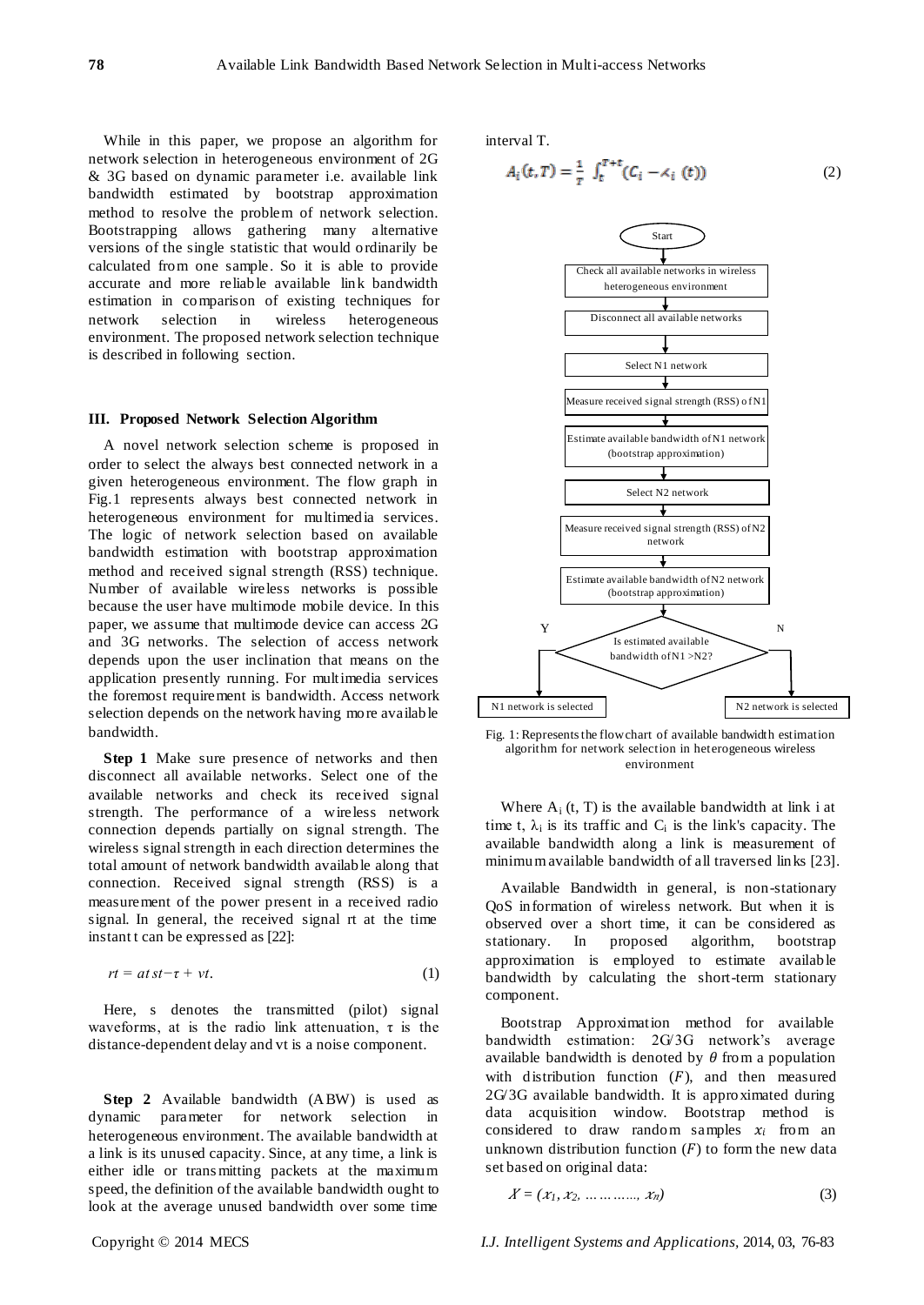An original data set provides a simple estimate of the entire population by using discrete empirical distribution (Fe). Each random sample (x) has probability of  $1/n$ , which has an equal likelihood of being chosen when re-sampling from  $Fe$ . The bootstrap data set is then defined to be a random sample of size  $n$ drawn with replacement from Fe. Since we want to estimate the parameter  $\theta$ e by calculating a statistic from a random sample, correspondingly, we can calculate the same statistic from a bootstrap data set:

$$
X^* = (x1^*, x2^*, x3^*, \dots, xn^*)
$$
 (4)

For bootstrap replication of  $\theta$ e, equation (5) is considered:

$$
\theta^*_{b} = s(X^*_{b}), b = 1, 2, 3, \dots, B
$$
 (5)

Where  $X^*$ <sub>h</sub> is equal to the b<sup>th</sup> bootstrap data set of B independent bootstrap data sets. The statistic of interest (X) is the sample median  $x$  then  $s(X^*)$  is the median of the bootstrap data set  $\tilde{x}^*$ . Hence, B bootstrap replicates give an estimate of the  $\theta$ e distribution, which is the bootstrap estimate of the 2G/3G average available bandwidth distribution, and its standard deviation is the bootstrap estimate of standard error for  $\theta$ e given in [24]

$$
SE_b \ (\theta_e) = \sqrt{\frac{1}{B-1}} \sum_{b=1}^{B} (\theta_b^* - 6,
$$
  

$$
\theta^* = \frac{1}{B} \sum_{b=1}^{B} (6)
$$
 (6)

When sampling is done with replacement, then it is possible that some  $x_i$  would occur more than once or not at all. It can be mitigated with the smooth bootstrap technique where bootstrap data sets are constructed from a smooth empirical distribution  $\hat{r}$  Fs. The available bandwidth of the 2G and 3G access interfaces is computed by using equation (3-6).

**Step 3** Compare available bandwidth of both the interfaces b1 (2G) & b2 (3G) calculated with bootstrap approximation. Network having the highest available bandwidth is selected as access network for the real time multimedia application.

System under consideration for employing proposed network selection scheme is described in following section.

## **IV. Experimental Setup for Implementation of Proposed Algorithm**

We consider a heterogeneous environment consisting of GSM (2G) and HSDPA (3G) networks for network configuration as shown in Fig.2. Networks may be coupled in two ways-loosely-coupled and tightly

coupled. In the loosely coupled scenario, two or more wireless networks are connected through internet [25]. In the tightly coupled case, 2G gateway is connected directly to the 3G gateway. 2G network appears to the router as another internal 3G router and thus becomes a part of the 3G network. In the present configuration, we consider loosely-coupled scenario. As 2G and 3G network have the comparable ability of supporting the service, it is decisive to keep the continuation and stability of application, when both networks are available simultaneously.



Fig 2: Heterogeneous wireless network model

2G and 3G network based test bed is developed using dongles and .net platform as shown in Fig 2 for practical implementation of proposed algorithm. It includes base stations and a multi mode mobile client like laptops, cell phones or PDAs. A hardware and software architecture module of dual mode client is shown in Fig 3.



Fig. 3: (a) Software module of dual mode client



Fig. 3: (b) Hardware module of dual mode mobile client [26]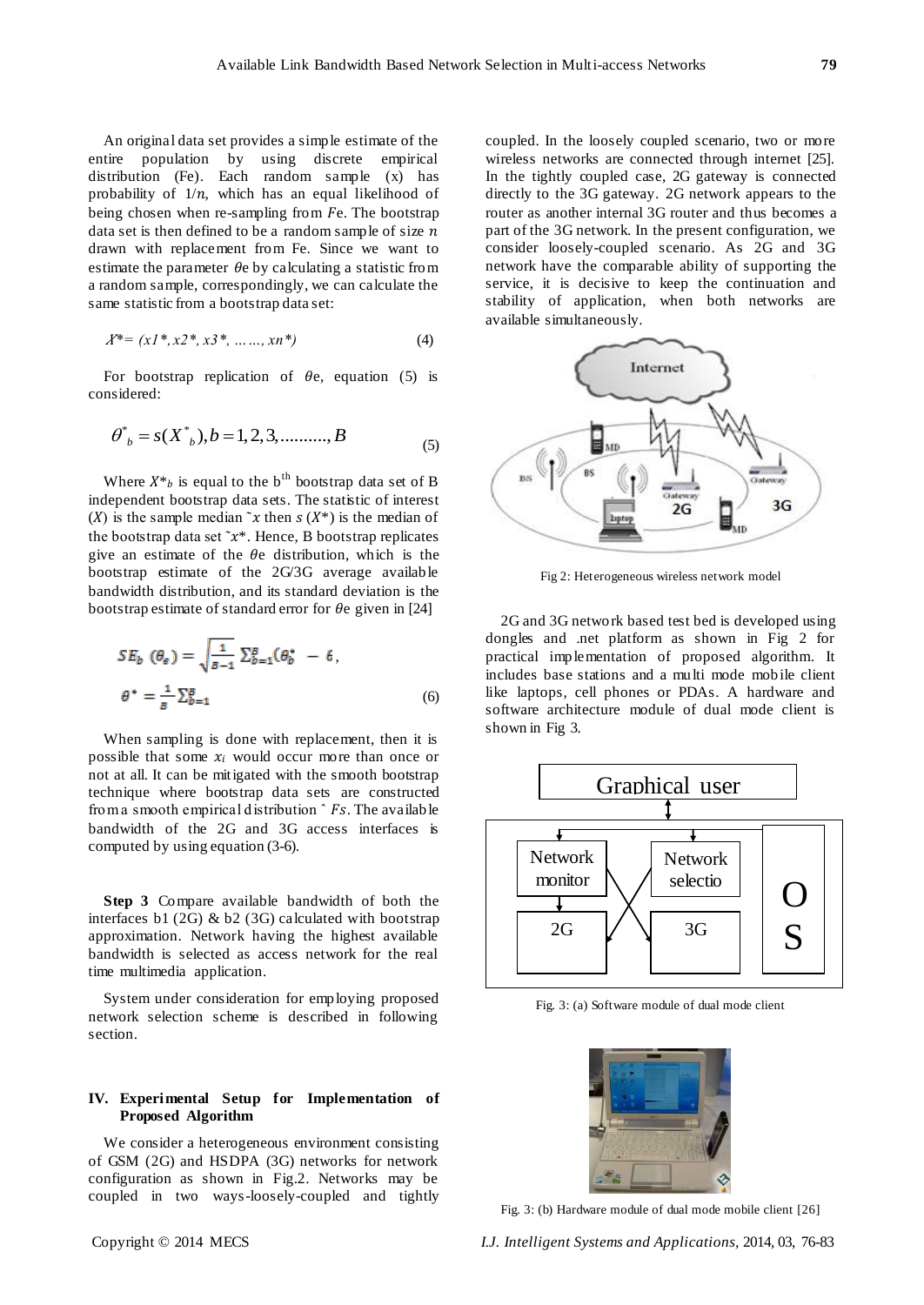Proposed algorithm's hardware implementation is supported by 2G and 3G dongle by huwaeii as interfaces for wireless networks. The software system includes modules to monitor, detect, decide and manage multiple wireless networks. Dual mode client hardware and software modules provide support for automatic roaming across 2G and 3G network. The client can monitor and automatically select 2G or 3G network according to the available bandwidth estimation technique. In accordance with the algorithm, interface of 2G was selected first and then 3G.

#### **V. Results and Discussion**

Bootstrap approximation is a potential method for estimating available link bandwidth in wireless networks for network selection in wireless heterogeneous environment. For obtaining numerical results, we have performed the operation every second with sample size  $n = 5$  and number of bootstrap replications  $B = 10$ . The number of bootstrap samples may be increased in accordance with the computing power available with the node. Increasing the number of samples can reduce the effects of random sampling errors.

The estimated available bandwidth at different instances with respective RSS of both interfaces is tabulated in Table 1. It is observed that the network with more available bandwidth is automatically selected for real time multimedia services. RSS is measured to see the presence various wireless network in region and contemporary status of the network in heterogeneous environment. It is also observed that available bandwidth is not exactly depended upon RSS. If RSS is large in value at any instance then it does not ensure that the respective network have high available bandwidth. Number of users accesses respective network at the instance of bandwidth estimation also prominently affected its value.

Table 1: Estimated available bandwidth with received signal strength in heterogeneous environment of 2G and 3G networks is tabulated

| S. No | 2G(GSM)     |         | 3G (HSDPA)  |         | <b>Network Selection</b> |
|-------|-------------|---------|-------------|---------|--------------------------|
|       | $RSS$ (dBm) | ABE(KB) | $RSS$ (dBm) | ABE(KB) | <b>Selected network</b>  |
|       | $-76.0$     | 38.79   | $-75.0$     | 29.83   | 2G                       |
| 2.    | -74.0       | 12.12   | $-77.0$     | 32.02   | 3G                       |



Fig 4: User interface of network selection algorithm based on available bandwidth estimation in heterogeneous environment of 2G and 3G network

The 2G/3G network is selected for multimedia services as per user's inclination when comparing their available bandwidth based on bootstrap approximation, as shown in Fig 4.

Performance evaluation of proposed algorithm for network selection: For performance evaluation of the proposed algorithm following scenarios have been considered.

**Case 1:** In this case proposed algorithm is tested at different time and locations. It is observed from Fig. 5

(a)  $\&$  (b) that available bandwidth estimated at different times and locations are different because at any time or location the number of users share the wireless network is dynamic which leads to variation of the bandwidth available to a user. At any instance or location 2G/3G can be selected depending upon their current status of ABW. It is measured in KB.





Fig. 5: (a) Represents available bandwidth vs. Time (b) Shows available bandwidth vs. different locations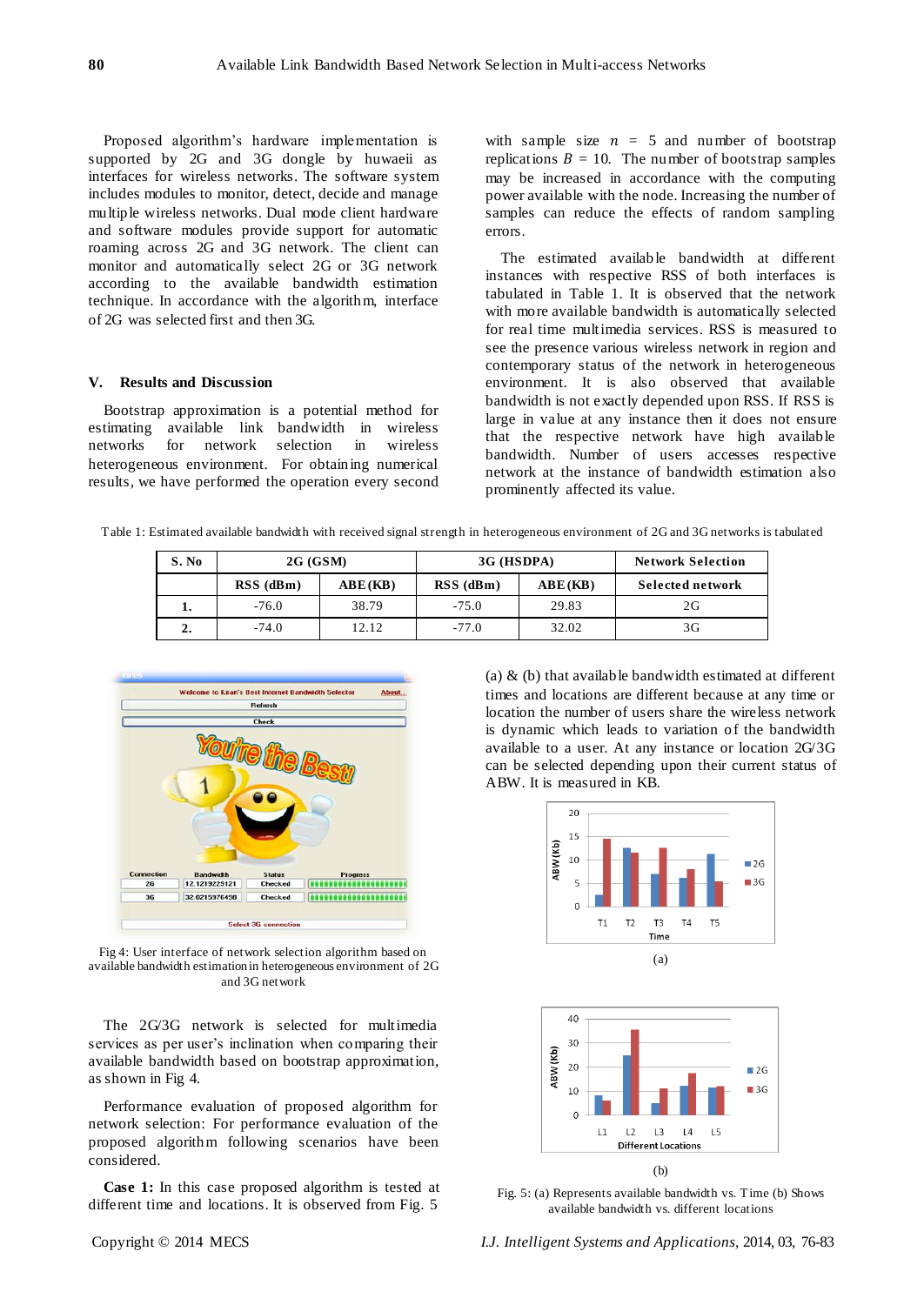**Case 2:** In this case impact of downloading file size for bootstrap approximation to measure ABW is evaluated. The selection of size of file to be downloaded for estimation of real time available bandwidth by using bootstrap approximation is critical issue. Choice of size of file to be downloaded depends upon the cost and time consumption bear by the active user. If selected file size is too large then the cost and time consumption increased. Although, if selected file size is too small then accuracy of estimation will going to be reduced. From Fig  $5$  (c) it is clear that if file size is too small such as 9KB then estimation of ABW is not feasible or proper, but as the file size increases it starts working properly. In Fig 5 (d) as the file size increases the estimation time is also increases respectively in both wireless networks available in heterogeneous environment. 2G/3G network's ABW estimation time can be changed because at any instance the number of user in any of the wireless network is random. Any of the networks in heterogeneous environment can be busy due to this speed of downloading file is going slow down and estimation time increases in same proportion.





Fig. 5: (c) Represents file size vs. ABW (d) Shows file size vs. ABW estimation time

The results of the said algorithm are better in term of estimation time with the findings reported in [27] which further justify the validity of this algorithm.

Available bandwidth estimation with bootstrap approximation for network selection in heterogeneous environment is proved as a practical solution for seamless communication for multimedia services. Real time implementation and experimental results show the efficiency and effectiveness of proposed algorithm.

# **VI. Conclusion**

In this paper, a novel network selection algorithm proposed based on available link bandwidth estimation, which is one of the critical issues in heterogeneous wireless network environment for real-time multimedia communication. Available link bandwidth is estimated using bootstrap approximation method for network selection in heterogeneous environment of 2G and 3G networks. Bootstrapping estimates available bandwidth by taking averages, peaks, low points and standard deviation. It allows gathering many alternative versions of the single statistic that would ordinarily be calculated from one sample to raise accuracy and reliability of estimation. Performance evaluation of proposed network selection algorithm is carried out in both temporal and spatial domains in terms of estimation time and file size metrics to check its robustness. The proposed algorithm performs well in terms of accuracy and estimation time. The algorithm presented in this paper has potential to work in realistic environment of multi access networks

#### **References**

- [1] Brusilovsky et al., "Selection of networks between WLAN and 2G/3G networks based on user and provider preferences" Patent number US 7116970 B2, Oct 3, 2006.
- [2] Alaeddine Gharsellaoui, Mohamed Khaled Chahine, "Optimizing Access point Selection in Wireless Local Area Network" International Conference on Communications and Information Technology (ICCIT), Aqaba, 29-31 March, 2011, pp 47-52
- [3] Iqbal Hussain, Rabiullah Khattak, "Handover between 2G, 3G and WLANs", Electrical and Information Technology, Deptt. of Lund University, Study project by master student in wireless communication in 2009.
- [4] Manish Jain, Constantinos Dovrolis, "End-to-End Available Bandwidth: Measurement Methodology, Dynamics, and Relation with TCP Throughput", IEEE/ACM Transactions On Networking, Vol. 11, No. 4, Aug 2003, pp. 537-549.
- [5] D. Kiwior, J. Kingston, A. Spratt "PATHMON, A Methodology for Determining Available Bandwidth over an Unknown Network", IEEE/Sarnoff Symposium on Advances in Wired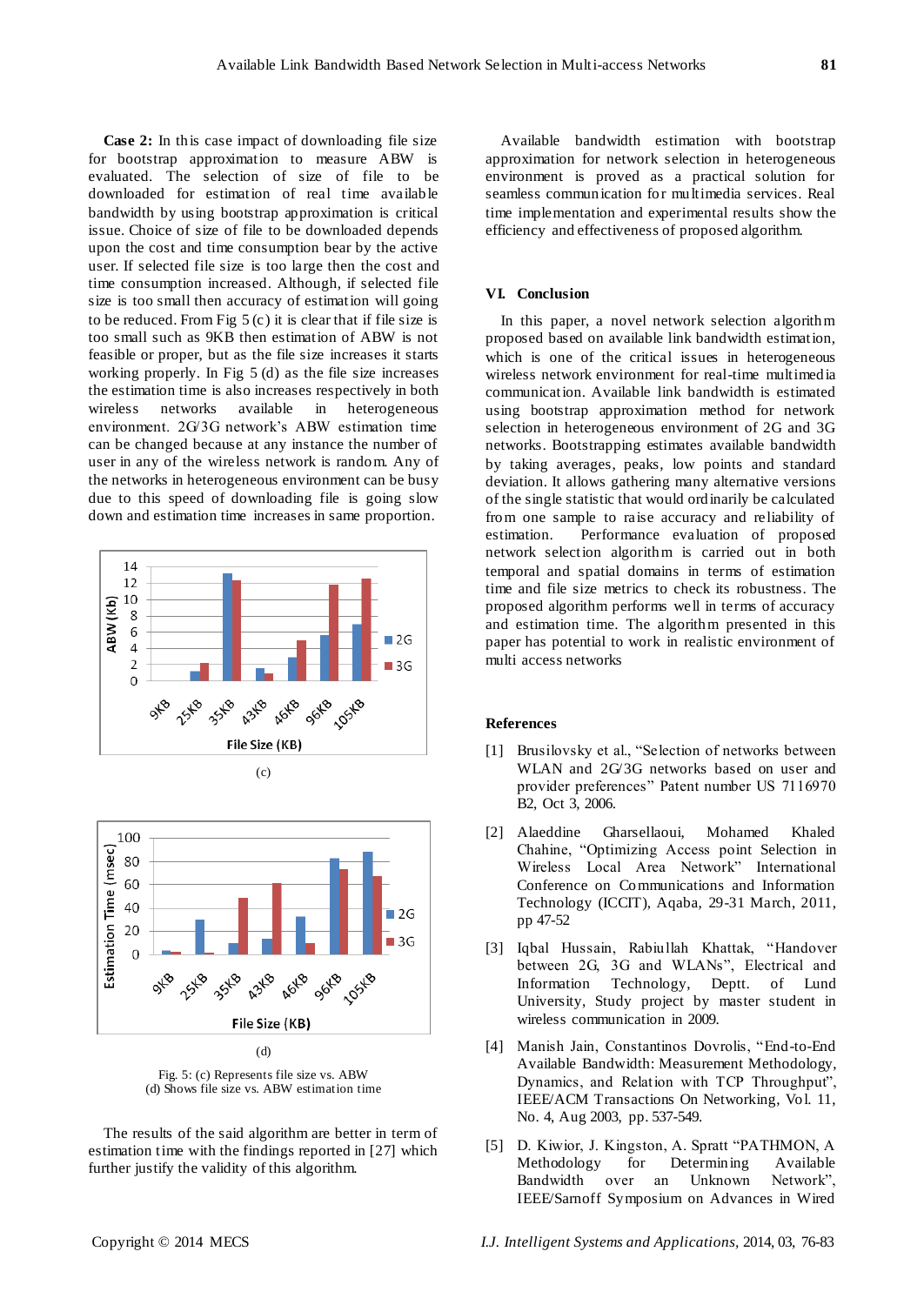and Wireless Communication, 26th –27th April 2004, pp. 27-30.

- [6] Gu Wei-Xuan, Yu Shun-Zheng "Prioritized Tri-Packets Probes for Available Bandwidth Measurement", Proceedings of International Conference on Communications, Circuits and Systems, Guilin, China, 25th –28th June 2006, pp. 1777 – 1781.
- [7] Hyeong-Min Nam, Kyung-Seok Shin, Jae-Yun Jeong, Seong-Jun Bae, and Sung-Jea Ko "Probing Based Wireless Channel Bandwidth Estimation And Its Application To Video Streaming Over Wireless Networks", IEEE International Symposium on Consumer Electronics, Vilamoura, 14th –16th April 2008.
- [8] Dawei XU, Depei QIAN "A Bandwidth Adaptive Method for Estimating End-to-End Available Bandwidth", 11th IEEE Singapore International Conference on Communication Systems, ICCS 2008,Guangzhou, China, 19th –21st Nov. 2008.
- [9] Emanuele Goldoni, Giuseppe Rossi, Alberto Torelli "Assolo, a New Method for Available Bandwidth Estimation", Proceedings of Fourth International Conference on Internet Monitoring and Protection, ICIMP '09, Venice/Mestre, Italy, 24th –28th May 2009.
- [10] Takashi Oshiba, Kazuaki Nakajima "Quick Endto-End Available Bandwidth Estimation for QoS of Real-Time Multimedia Communication", IEEE Symposium on Computers and Communications (ISCC), 2010, Riccione, Italy, 22nd –25th June 2010, pp 162 .
- [11] Jorg Liebeherr, Markus Fidler, Shahrokh Valaee ―A System-Theoretic Approach to Bandwidth Estimation" IEEE/ACM Transactions on Networking, Vol. 18, No. 4, Aug 2010, pp. 1040- 1053.
- [12] Anfu Zhou, Min Liu, Yilin Song, Zhongcheng Li, Hui Deng, Yuanchen Ma "A New Method for Endto-end Available Bandwidth Estimation", Proceedings of Global Telecommunications Conference, IEEE Globecom 2008, New Orleans, Nov. 30-Dec. 4 2008, LO.
- [13] Yu-Chen Huang, Chun-Shien Lu, Hsiao-Kuang Wu "Available Bandwidth Estimation via One-Way Delay Jitter and Queuing Delay Propagation Model", Proceedings of Wireless Communications and Networking Conference, W CNC2006, Las Vegas, NV, USA, 3-6 April 2006, VOL. 1.
- [14] Mehmet U. Demircin, Peter van Beek "Bandwidth" Estimation and Robust Video Streaming Over 802.11e Wireless LANs", Proceedings of IEEE International Conference on Multimedia and Expo, ICME 2005, Amsterdam, Netherlands 6-6 July 2005.
- [15] Xiliang Liu, Kaliappa Ravindran, Dmitri Loguinov, ―A Queuing-Theoretic Foundation of Available Bandwidth Estimation: Single-Hop Analysis", IEEE/ACM Transactions on Networking, San Francisco, CA, USA, Vol. 15, No. 4, Aug 2007, pp. 918-931.
- [16] Seung Yeob Nam, Sunggon Kim, Dan Keun Sung ―Minimal Backlogging Method for Estimation of Available Bandwidth", IEEE Communications Society, Globecom 2004, pp. 1469-1473.
- [17] Yu-Chen Huang1, Chun-Shien Lu1, Hsiao-Kuang Wu, "Reliable Available Bandwidth Estimation Based on Distinguishing Queuing Regions and Resolving False Estimations" IEEE Communications Society, Globecom 2004, pp 4081-4086.
- [18] Xiaojun Hei, Brahim Bensaou, Danny H.K. Tsang, ―A light-weight available bandwidth inference methodology in a queuing analysis approach", Proceedings of IEEE International Conference on Communications, 16th – 20th May 2005.
- [19] Yu Cheng, Vikram Ravindran, Alberto Leon-Garcia, Hsiao-Hwa Chen, "New Exploration of Packet-Pair Probing for Available Bandwidth Estimation and Traffic Characterization", Proceedings of IEEE International Conference on Communications, 24th –28th June 2007.
- [20] Kwangjin Choi, Seong Gon Choi, Jun-kyun Choi, Chinchol Kim, "Available Bandwidth Estimation with Consideration of Broadband Convergence Networks", Proceedings of 9th International Conference on Advanced Communication Technology, Glasgow, UK, 12th –14th Feb. 2007.
- [21] Kiran Ahuja, Rajesh Khanna, Brahmjit Singh, ―Real Time Available-Bandwidth Estimation (ABE) Algorithm Based Selection in Heterogeneous Network for WiMAX and  $3G'$ , in the proceeding of NGMAST 2011, Cardiff Wales, U.K
- [22] Mussa Bshara, Umut Orguner, "Fingerprinting Localization in W ireless Networks Based on Received-Signal-Strength Measurements: A Case Study on WiMAX Networks" IEEE Transactions On Vehicular Technology, VOL. 59, NO. 1, pp 283-294, January 2010
- [23] Jacob Strauss, Dina Katabi, Frans Kaashoek, "A Measurement Study of Available Bandwidth Estimation Tools" IMC'03, October 27-29, 2003
- [24] B. Efron and R. J. Tibshirani, "An Introduction to the Bootstrap", Chapman & Hall, 1993.
- [25] Daehyon Kim and Ganz, A., "Architecture for 3G and 802.16 wireless networks integration with QoS support". Second International Conference on Quality of Service in Heterogeneous Wired/Wireless Networks, Aug. 2005, pp.8.